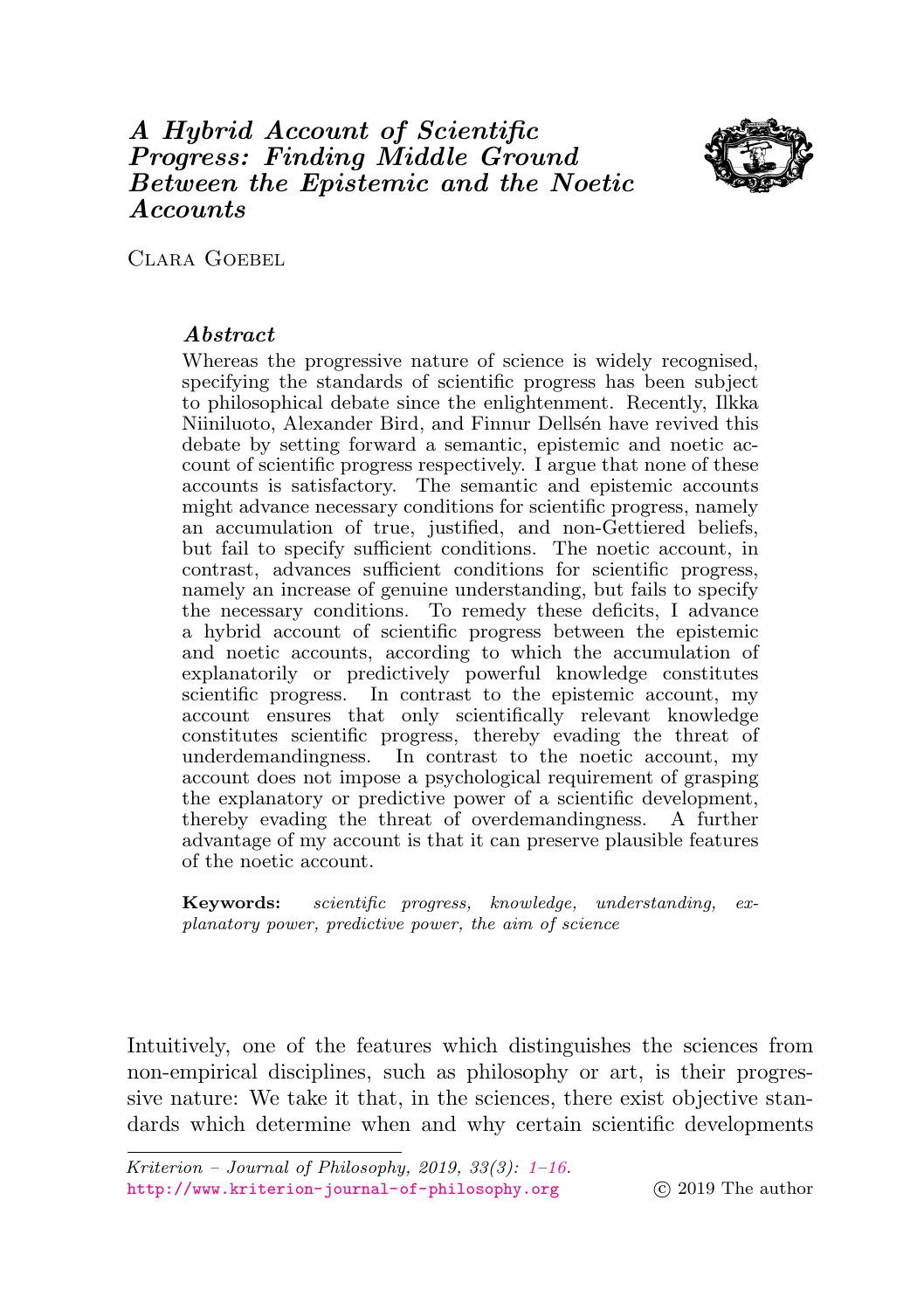constitute an improvement on what came before. The specification of these standards has been subject to philosophical debate since the 1600s. Whereas enlightenment philosophers widely accepted a realist epistemic account of cognitive scientific progress, their account came under attack by antirealists, such as Thomas Kuhn, during the 1960s. This has given rise to the contemporary debate, which largely revolves around realist accounts of scientific progress, namely the semantic, epistemic, and noetic account. The semantic account (most notably, see [\[17\]](#page-14-0) and [\[19\]](#page-14-1)) seems to provide an obvious solution to the question of scientific progress: Scientific progress occurs when we accumulate true beliefs or, at least, verisimilar beliefs. On inspection, however, we might think that an accumulation of mere true beliefs does not suffice for scientific progress. Rather, scientific progress requires an accumulation of knowledge, i.e. non-Gettiered justified true beliefs. This is the view of the epistemic account (most notably, see [\[1\]](#page-13-1)). If we further examine this account, however, we might again think that our scientific interests do not consist in accumulating knowledge, but rather in correctly explaining observables and reliably predicting phenomena. This leads to the noetic account (most notably, see [\[4\]](#page-13-2)), according to which scientific progress occurs when a scientific development features an increase in understanding, i.e. the scientist's capacity to grasp the explanatory and predictive consequences of a scientific development.

In this paper, I argue that none of these accounts is satisfactory. The semantic and epistemic accounts are underdemanding with regard to scientific progress, i.e. they count certain developments as progressive, which intuitively do not constitute scientific progress. The noetic account, in contrast, is overdemanding with regard to scientific progress, i.e. it fails to count certain developments as progressive, which intuitively do constitute scientific progress. To remedy the deficits of the semantic, epistemic, and noetic accounts, I attempt to set forth a realist hybrid account of cognitive scientific progress which occupies middle ground between the epistemic and the noetic accounts. According to my hybrid account, the accumulation of explanatorily or predictively powerful scientific knowledge constitutes scientific progress.

In section [1\)](#page-2-0), I specify more closely the conditions of scientific progress as postulated by my hybrid account, namely i) the accumulation of scientific knowledge and ii) the explanatory or predictive power of such knowledge. Given this characterisation of my hybrid account, I will make some brief remarks regarding what promotes scientific progress versus what constitutes scientific progress. I will also make some brief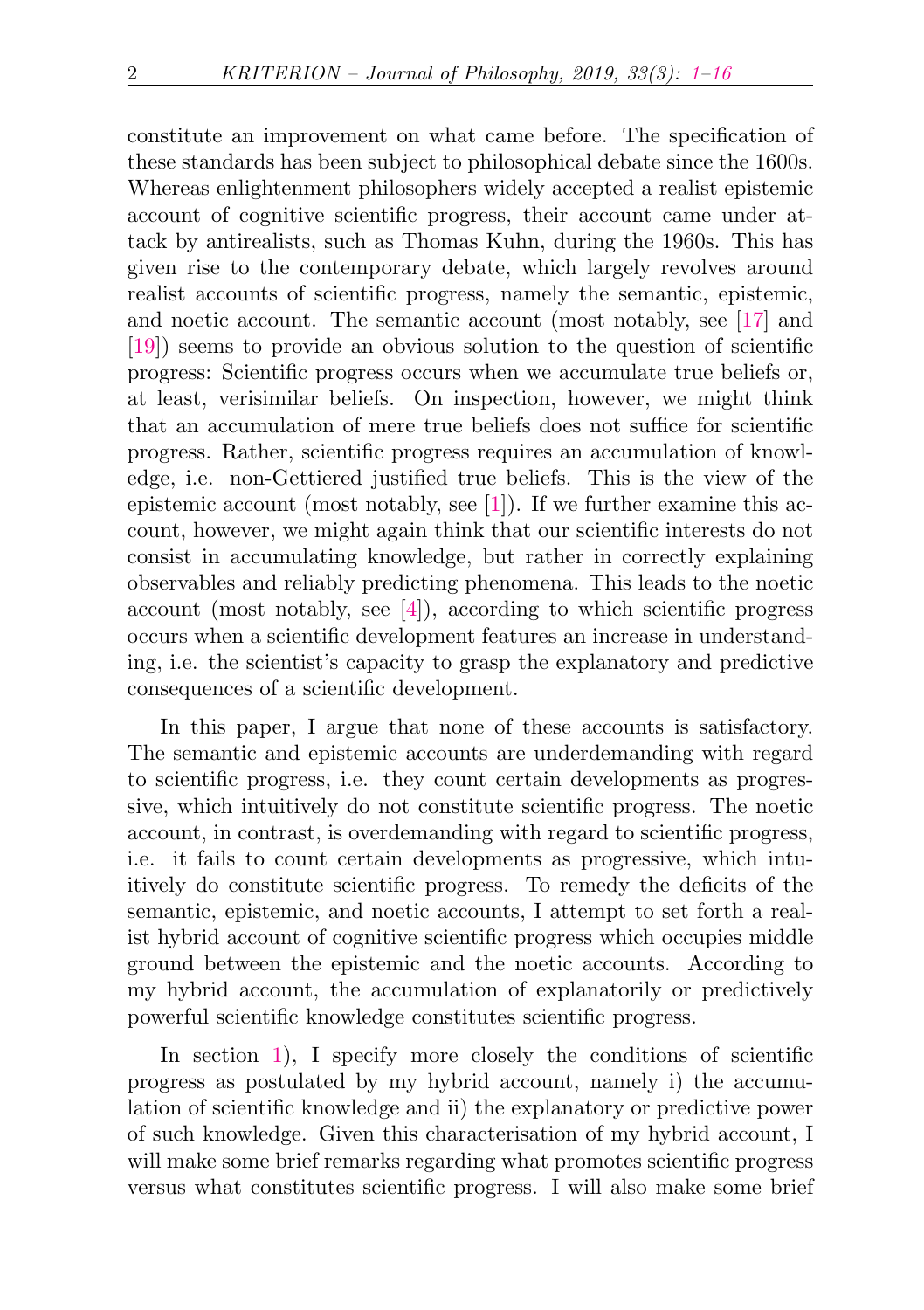remarks regarding the rate of scientific progress. In the subsequent sections, I attempt to defend my hybrid account: in section [2\)](#page-5-0), I discuss the criterion ii) of explanatory or predictive power and demonstrate in what way it renders my hybrid account more plausible than the noetic and the epistemic accounts. In section [3\)](#page-8-0), I discuss the criterion i) of the accumulation of scientific knowledge and demonstrate in what way it renders my hybrid account more plausible than the semantic account. Finally, in section [4\)](#page-9-0), I demonstrate how the criterion of explanatorily or predictively powerful knowledge enables us to preserve plausible features and implications of the noetic account.

## <span id="page-2-0"></span>1 A Hybrid Account of Scientific Progress

According to my realist hybrid account, two conditions are individually necessary and jointly sufficient for cognitive scientific progress, namely i) the accumulation of scientific knowledge and ii) the factual explanatory or predictive power of such knowledge.

i) constitutes an epistemic desideratum for scientific progress: scientific progress must involve an accumulation of scientific knowledge, i.e. an accumulation of non-Gettiered justified true beliefs. Such knowledge need not be positive  $(p)$ , it may well be approximate knowledge (approximately, p), negative knowledge  $(\neg p)$ , hypothetical knowledge  $(p \rightarrow q)$ , and so forth. Furthermore, the KK principle need not obtain. According to the KK principle, for any proposition  $p$ , if one knows that  $p$ , then one knows that one knows it. However, in the case of scientific progress, for any proposition  $p$ , if the scientist knows that  $p$ , then the scientist need not know that she knows it.

<span id="page-2-1"></span>ii) constitutes a pragmatic desideratum for scientific progress: the accumulated scientific knowledge must possess explanatory or predictive power. The reason for this is that only knowledge with explanatory or predictive power can be scientifically relevant in a broad sense: Only knowledge which enables or provides (even simple) explanations or predictions satisfies our curiosity about the world, the institutional embodiment of which is science. The explanatory power of a proposition or theory amounts to its ability to adequately explain real phenomena. These explanations can range from quite simple to very sophisticated explanations. In a straightforward case, the existence of a previously unknown planet explains our observing an uncharted orb<sup>[1](#page-12-0)</sup>. In a more complex case, collision theory explains the course of chemical reactions. Ideally, the theory in question allows for effective explanations. That is,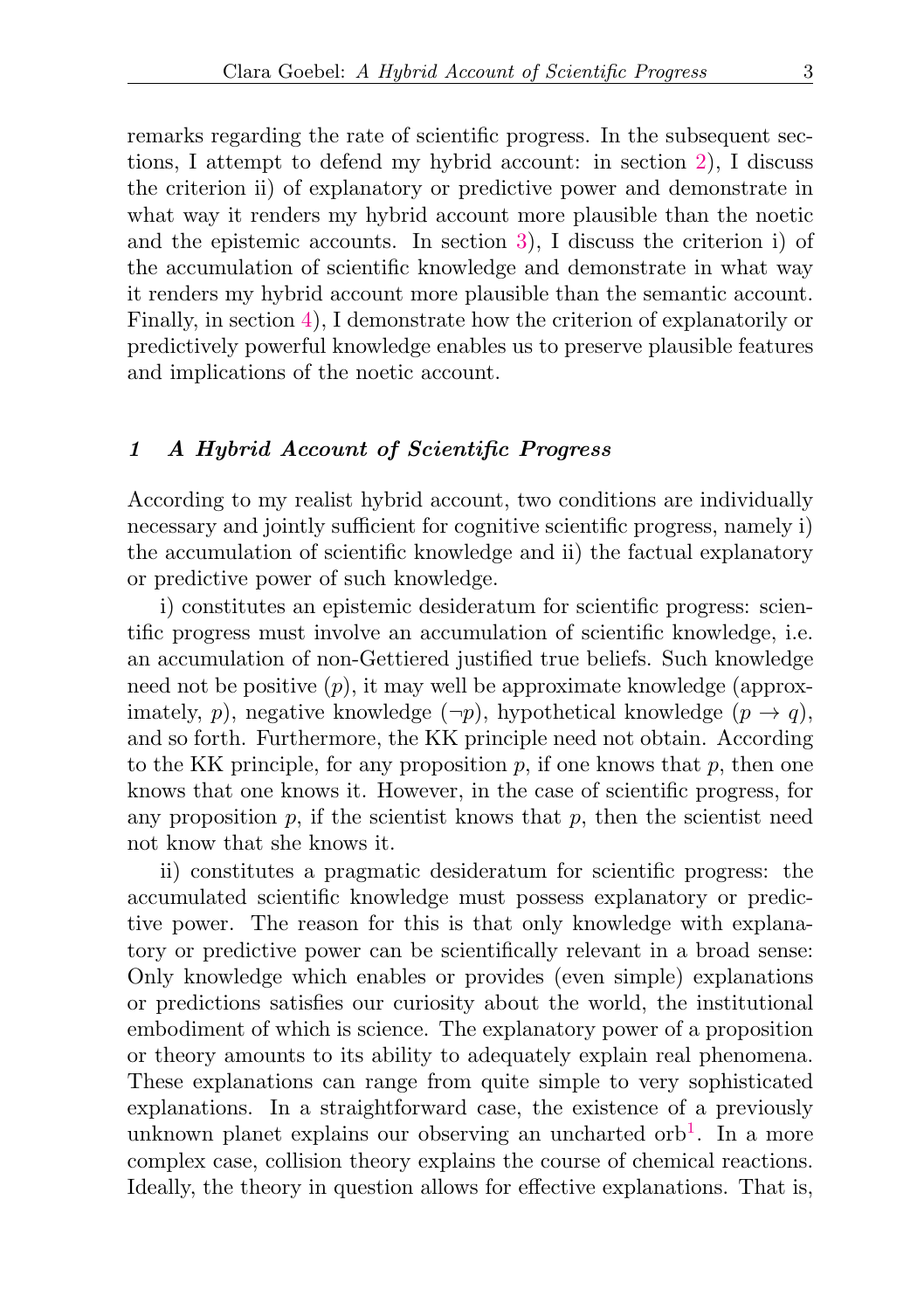it is either simpler when compared to preceding theories (see [\[7\]](#page-13-3)) or it explains a larger set of observables and, thus, offers greater unification power (see [\[10\]](#page-14-2)). The predictive power of a theory amounts to its ability to enable or provide accurate predictions of real phenomena. Ideally, the theory in question allows not only for accurate predictions, but for striking predictions (see [\[15\]](#page-14-3)).

The ability of a proposition or theory to adequately explain observables and provide accurate predictions implies its well-integratedness within a larger well-established scientific context or structure. On the one hand, well-integratedness concerns the content of the proposition or theory and how neatly it fits with other well-established findings of the scientific discipline. On the other hand, well-integratedness concerns the method and principles of scientific inquiry employed in the development of a proposition or theory and whether these are sufficiently accredited within the network of sciences (see [\[23\]](#page-15-0)).

As with the epistemic desideratum, the scientist need not be aware of the explanatory and predictive power of the accumulated knowledge or able to substantiate its explanatory and predictive consequences. In other words, my hybrid account (as opposed to the noetic account) does not impose a psychological requirement of grasping the explanatory or predictive power of a scientific development. It merely requires that a scientific development does, in fact, possess explanatory or predictive power. The reason for this shall be attended to in section 2), where I discuss the advantages of my hybrid account over the noetic account. Given that there is neither an awareness requirement on the epistemic desideratum i) nor on the pragmatic desideratum ii), in some cases, scientific progress may only be recognisable in hindsight.

At this point, one might ask wherein the difference lies between the explanatory or predictive power of a scientific development, which I appoint as the marker for scientific relevance, and the problem-solving power of a scientific development, which Kuhn and Laudan appoint as the marker for scientific progress (see  $[12]$  and  $[16]$ ). Functionalistinternalist accounts, such as Kuhn's or Laudan's account, make two claims which I do not intend to make: firstly, they require that the scientist is in the epistemic position to judge whether a relevant function has been fulfilled by a scientific development. On my account, however, the scientist need not be able to judge this. Secondly, functionalistinternalist accounts are antirealist stances. Antirealists about scientific progress reject an accuracy standard of any kind as a criterion for scientific progress: Whether or not a scientific development constitutes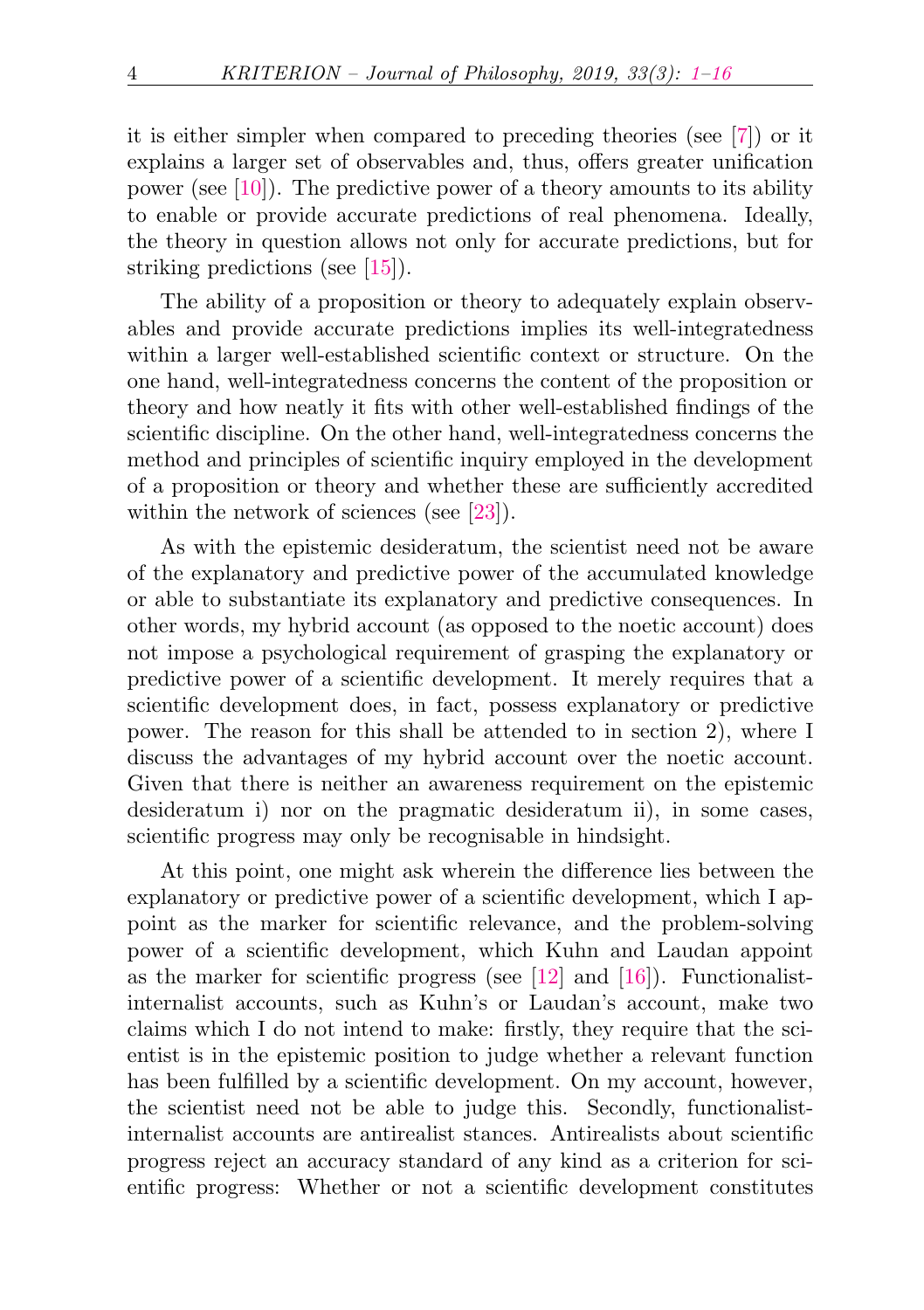progress cannot (as realists would claim) be determined by appeal to external, mind-independent standards, such as its truth and, relatedly, its justification, explanatory power, or predictive power. Rather, whether or not a scientific development constitutes progress is determined by comparison to the existing paradigm, independently of its accuracy. My account, in contrast to functionalist-internalist accounts, is a realist stance. However, if we jettison the psychological requirement of being able to grasp the problem-solving power of a scientific development and, moreover, if we interpret problem solving within a realist framework, the phenomenon of problem solving seems to largely converge with the phenomenon of explaining observables and providing accurate predictions (see  $[5]$ ).

Given this characterisation of my hybrid account, what might we say about the phenomenon of promoting scientific progress versus constituting scientific progress? Presumably, certain occurrences, such as technological advancements or increased funding for research, promote scientific progress although they do not constitute cognitive scientific progress (see [\[4\]](#page-13-2)). Equally, certain instances of scientific knowledge sans explanatory or predictive power, such as collections of data regarding familiar entities, may promote scientific progress but by themselves do not constitute scientific progress. Such data does not constitute scientific progress because, taken on its own, it is scientifically irrelevant. However, the collection of data regarding familiar entities may well promote scientific progress because typically we engage in the accumulation and systematisation of data in the anticipation that we may prospectively derive explanatorily or predictively powerful theories from the data in question. Similarly, accidentally true beliefs with explanatory or predictive power may promote scientific progress but do not constitute scientific progress. Such beliefs promote scientific progress by prompting the scientific community to undertake further investigations in order to properly justify the beliefs in question (see [\[2\]](#page-13-5)). It is, then, successful investigations of this kind which constitute scientific progress.

Furthermore, based on my hybrid account, what might we say about the rate of scientific progress? Broadly speaking, it seems that the degree of scientific progress hinges upon the degree of explanatory or predictive power rather than the amount of accumulated knowledge: the accumulation of a great volume of knowledge with little explanatory or predictive power seems to constitute less scientific progress than the accumulation of a modest volume of knowledge with exceptionally great explanatory or predictive power. We might say that positive knowledge  $(p)$  will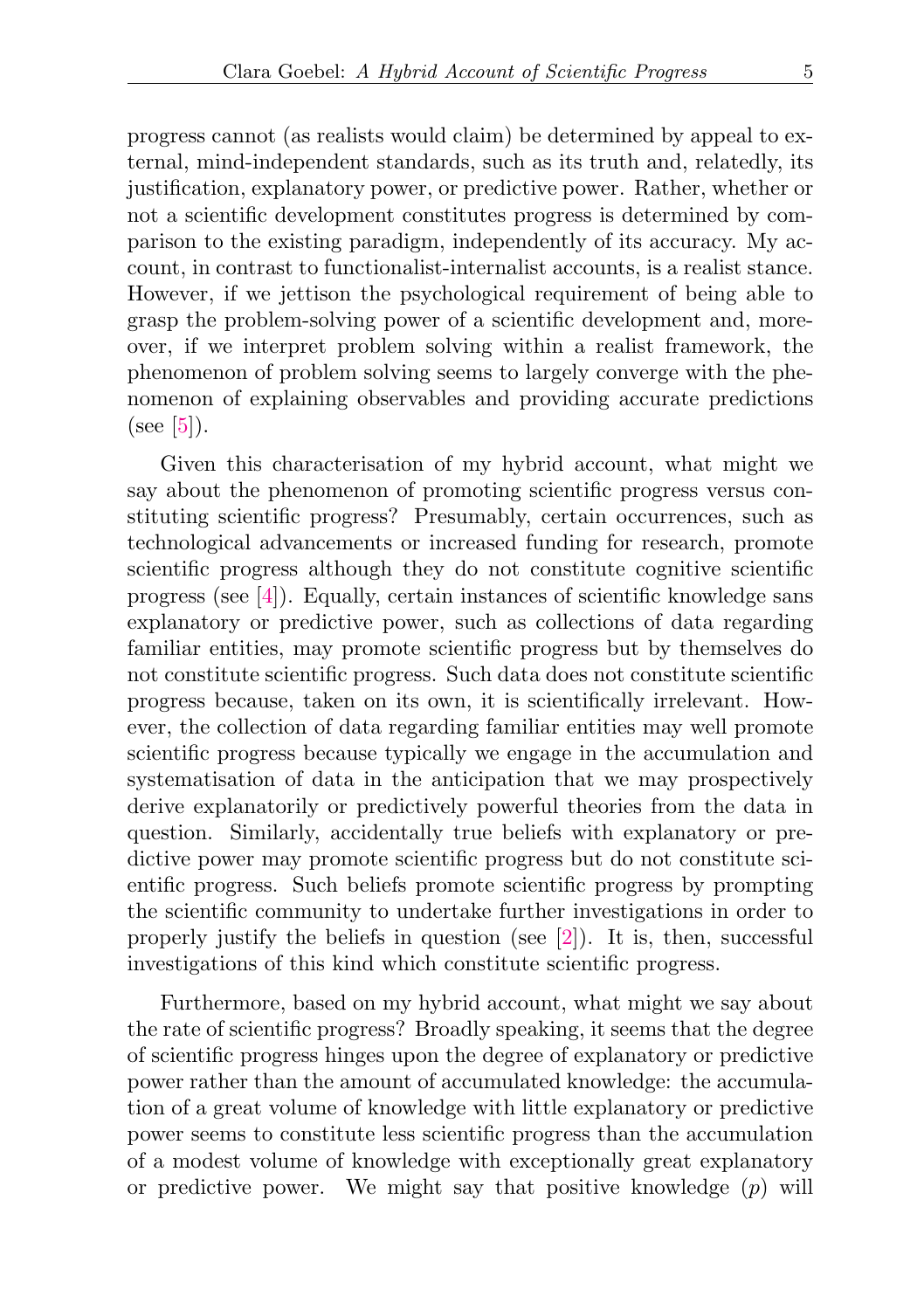<span id="page-5-1"></span>typically possess greater explanatory or predictive power than approximate (approximately, p) negative knowledge,  $(\neg p)$ , and hypothetical knowledge  $(p \to q)^2$  $(p \to q)^2$ . Thus, positive knowledge will typically constitute greater scientific progress than approximate, negative, or hypothetical knowledge. Moreover, we might say that increases in our ability to detect and substantiate the explanatory or predictive power of a scientific development, i.e. increases in the depth of our understanding, translate into greater scientific progress than mere increases in factual explanatory or predictive power (see [\[1\]](#page-13-1)). Given the latter intuition, it seems my hybrid account cannot account for the rate of scientific progress on its own. Thus, an additional account of the rate of scientific progress may be needed.

## <span id="page-5-0"></span>2 The Hybrid Account versus the Noetic and Epistemic Accounts

In this section, I attempt to demonstrate in what way the previously delineated condition ii) that a piece of scientific knowledge must be explanatorily or predictively powerful in order to constitute scientific progress renders my hybrid account more plausible than the noetic account and the epistemic account.

<span id="page-5-3"></span><span id="page-5-2"></span>I shall begin by discussing why my hybrid account, in contrast to the noetic account, does not impose a psychological requirement of grasping the explanatory or predictive power of a scientific development, but merely imposes the requirement that a scientific development does, in fact, possess explanatory or predictive power. According to the noetic account, scientific progress involves increases in scientific understanding. There is substantial disagreement over the concept of understanding. On one account, understanding is factive, i.e. a species of knowledge (see  $[1]$ )<sup>[3](#page-12-2)</sup>. According to this account, having understanding of a subject matter involves that our beliefs concerning the subject matter are true, justified, and non-Gettiered. At the very least, our beliefs regarding the core of the subject matter must be true and justified, whereas peripheral beliefs may be untrue or unjustified (see [\[13\]](#page-14-6)). On another account, understanding is merely quasi-factive (see  $[4]$ )<sup>[4](#page-12-3)</sup>. According to this account, understanding does not require knowledge or justified true belief. Arguably, understanding must not even involve a belief that some proposition  $p$  is true. Rather, we may merely assume or accept  $p$  to be true. On both the factive and quasi-factive account, however, understanding involves the capacity to adequately place some proposition  $p$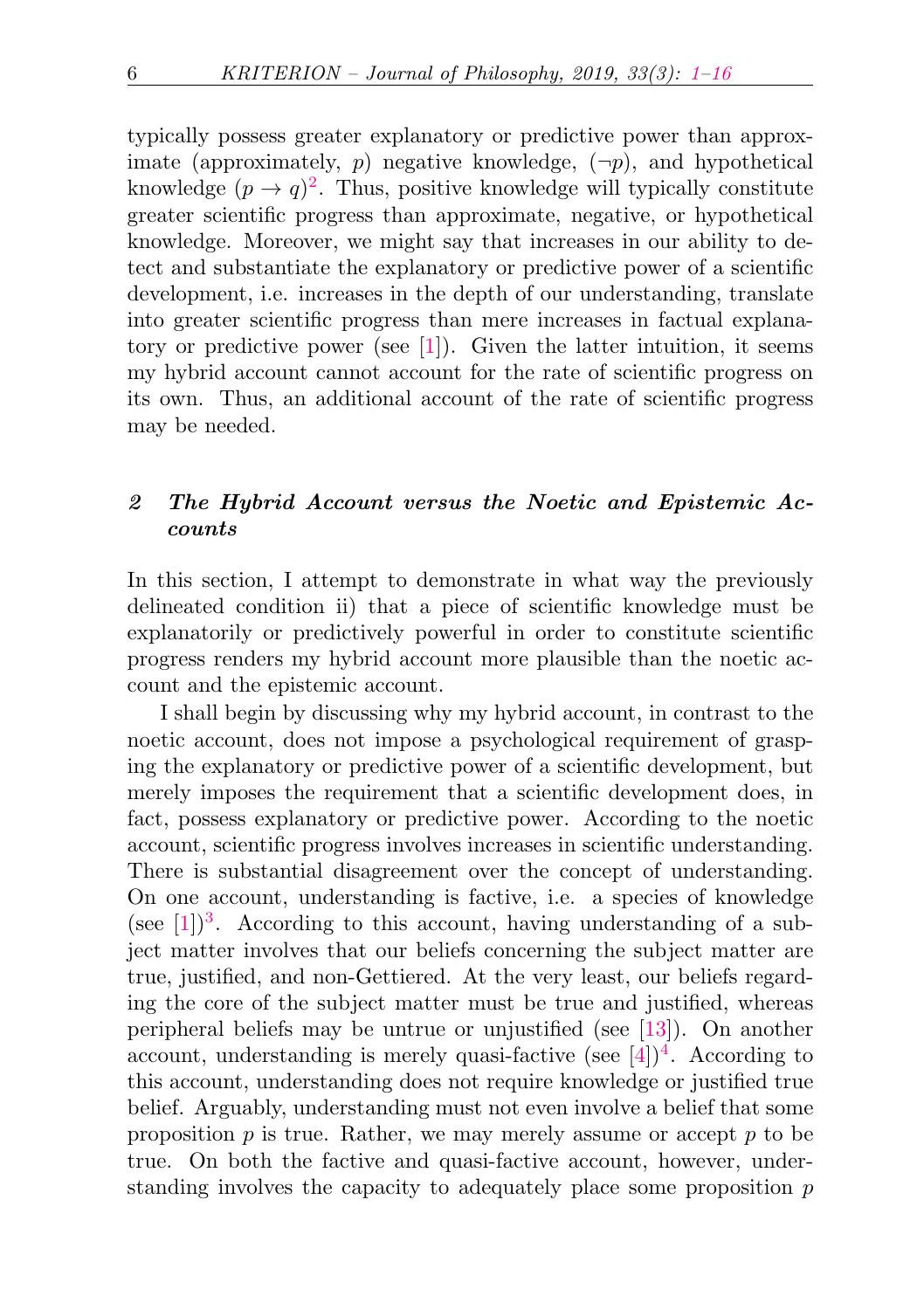Regardless of whether the factive or quasi-factive account of understanding obtains, I argue that the noetic account is overdemanding with regard to scientific progress. According to the noetic account, a scientific development constitutes scientific progress iff i) we accumulate knowledge (or we accumulate true beliefs, or assume the truth of some proposition) and ii) we are able to adequately place the piece of knowledge (or the belief, or the proposition) into a larger scientific context or structure. The condition ii) amounts to a psychological requirement of being aware of and able to substantiate the well-integratedness of a piece of knowledge, its explanatory power, and its predictive power. Such a psychological requirement of grasping, however, renders the noetic account overdemanding: the noetic account cannot accommodate cases in which we accumulate knowledge with factual explanatory or predictive power, but are not (yet) aware of or able to substantiate its explanatory and predictive consequences. As an example, consider John Newland's proposal for a periodic table in 1864. Newland accurately observed that, when chemical elements are listed in order of increasing atomic weight, similar physical and chemical properties recur at periodic intervals of eight. He, thus, proposed the so-called Law of Octaves. Despite Newland's knowledge concerning the periodicity of properties in chemical elements, he did not recognise that the gaps and trends of his periodic table could be employed to predict the existence and properties of hitherto undiscovered chemical elements. Only Dmitri Mendeleev recognised the predictive power of the periodic table a few years later. Intuitively, cases such as Newland's discovery of the periodicity of properties in chemical elements seem to constitute scientific progress. It seems counterintuitive to say that the periodic table which Newland proposed in 1864, despite its truth content and sufficient justification, made for scientific progress only a few years later, when Mendeleev additionally grasped its predictive power. According to the noetic account, however, cases such as Newland's discovery of the periodicity of properties in chemical elements cannot constitute scientific progress because the scientist does not (yet) grasp the explanatory and predictive power of the scientific development in question. In order to avoid this counterintuitive implication,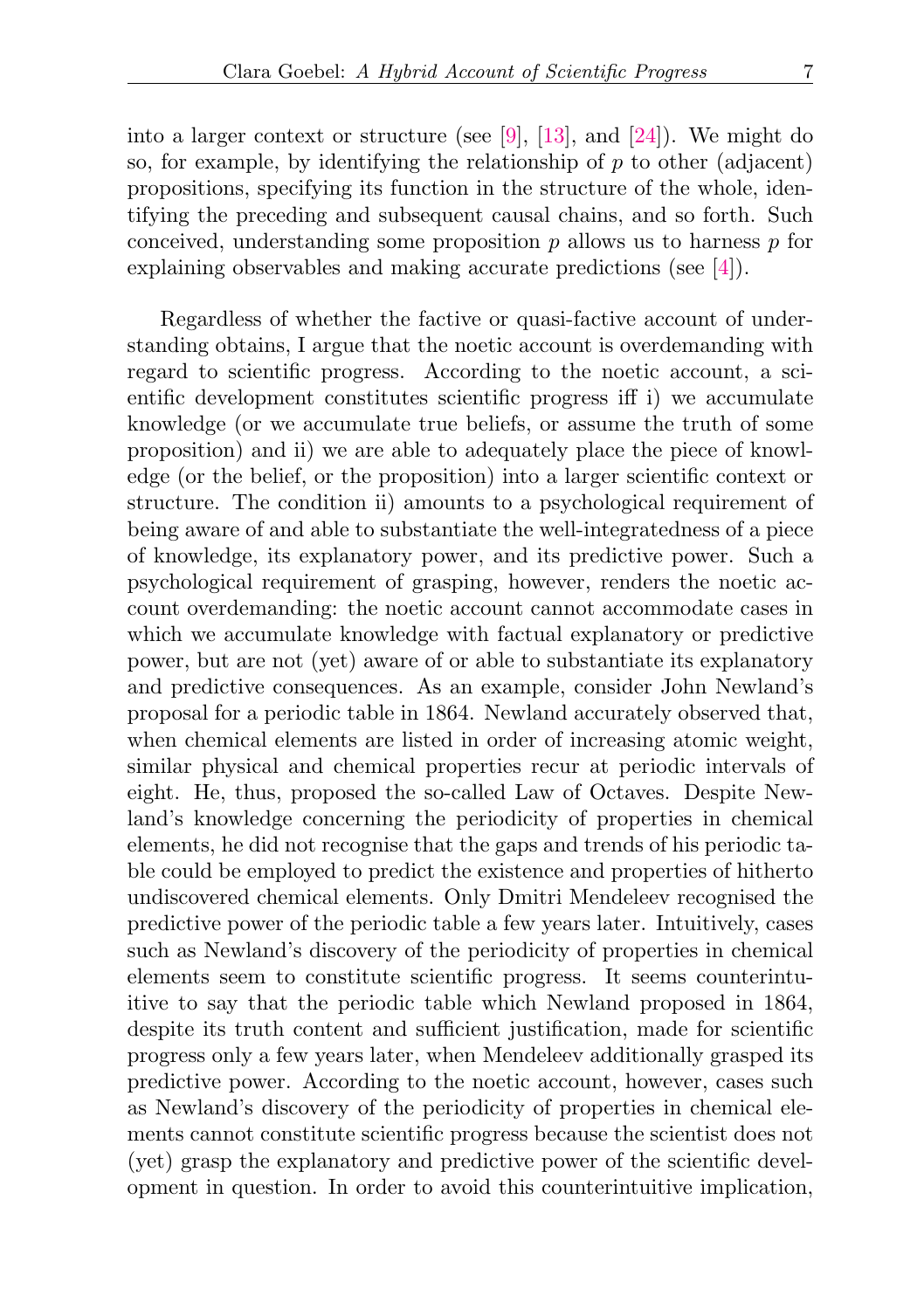when we attempt to identify scientific progress, we must jettison the psychological requirement of the noetic account. My hybrid account avoids the counterintuitive implication of the noetic account because, instead of imposing a psychological requirement of grasping the explanatory or predictive power of a scientific development, it merely requires that a scientific development does, in fact, possess explanatory or predictive power. Given that Newland's periodic table did, in fact, possess predictive power, his knowledge concerning the periodicity of properties in chemical elements constitutes scientific progress according to my hybrid account.

I shall now discuss why my hybrid account, in contrast to the epistemic account, requires that scientific progress involves the accumulation of scientific knowledge with explanatory or predictive power. According to the epistemic account, scientific progress involves the accumulation of scientific knowledge (see [\[1\]](#page-13-1)). In contrast to the noetic account, this account demands too little with regard to scientific progress. According to the epistemic account, cases in which we accumulate scientific knowledge without explanatory or predictive power, i.e. scientifically irrelevant knowledge, constitute scientific progress. Scientifically irrelevant knowledge might, for example, include collections of data regarding regarding familiar entities, random experimental outcomes, hypothetical knowledge which relies on absurd or highly doubtful premises, or statistical correlations sans causation. For example, it is scientifically established that there is a correlation between the age of Miss America and the number of murders by steam, hot vapors, and hot objects. Intuitively, however, such instances of knowledge do not seem to constitute scientific progress because they do not enable or provide even simple explanations or predictions. They do not seem to satisfy our curiosity about the world, but rather seem quite pointless. Hence, when we attempt to identify scientific progress, the epistemic account tout court cannot convince. We must adopt a criterion which precludes scientifically irrelevant knowledge from constituting scientific progress. The criterion that a piece of knowledge must possess explanatory or predictive power fulfils this desideratum. Therefore, when we attempt to identify scientific progress, we might plausibly adopt the criterion of explanatory or predictive power, as does my hybrid account.

At this point, one might interject why I do not appoint scientific relevance as a criterion of a proposition's being scientific. Granting this criterion would render my hybrid account redundant because the claim of the epistemic account that scientific progress involves the accumula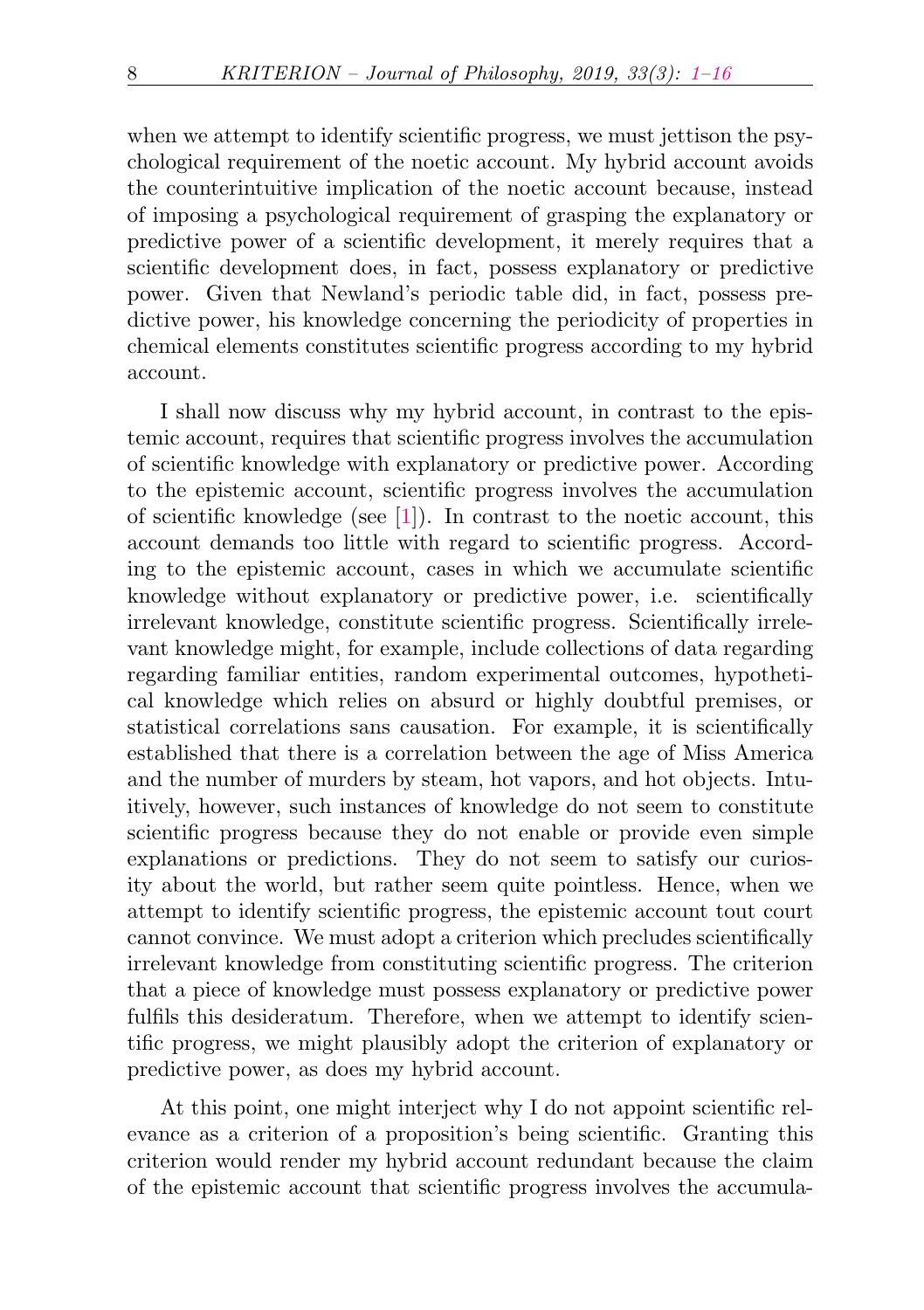tion of scientific knowledge would already entail that the knowledge in question must be scientifically relevant. However, we have good reason to resist appointing scientific relevance as a criterion of a proposition's being scientific: if we grant this criterion, certain propositions fall into neither the category of scientific propositions nor into the category of non-scientific propositions. Again, consider statistical correlations sans causation. Assuming that scientific relevance is a criterion of a proposition's being scientific, such correlations are not scientific propositions because they are scientifically irrelevant. However, given that such correlations were established by accredited scientific methods, they cannot plausibly be classified as non-scientific propositions either. This is nonclassifiability is unsatisfying. Therefore, it seems that we should resist appointing scientific relevance as a criterion of a proposition's being scientific. This, in turn, renders the pragmatic desideratum ii) of my hybrid account a necessary condition of scientific progress.

#### <span id="page-8-0"></span>3 The Hybrid Account versus the Semantic Account

In the previous section, I demonstrated how my hybrid account bypasses the objection of overdemandingness against the noetic account as well as the objection of 'underdemandingness' against the epistemic account. It remains unclear, however, why we are to combine explanatory or predictive power with knowledge, instead of mere true belief. Hence, in this section, I attempt to show in what way the previously delineated condition i) that scientific progress involves the accumulation of scientific knowledge renders my hybrid account more plausible than the semantic account, which merely requires true belief.

According to the semantic account, cognitive scientific progress involves the accumulation of truth or verisimilitude (see [\[17\]](#page-14-0), [\[19\]](#page-14-1), and [\[20\]](#page-14-8)). Such theories of scientific progress, however, have several disadvantages. The naïve account, according to which scientific progress involves the accumulation of truth, must refute the deeply ingrained scepticism as to whether truth is attainable (see [\[1\]](#page-13-1) and [\[18\]](#page-14-9)). The verisimilitude account, on the other hand, bears ontological and epistemological burdens: it must give an adequate account of the concept of verisimilitude by determining its logical properties and it must demonstrate how we can epistemically access verisimilitude (see [\[1\]](#page-13-1)). These are very difficult tasks. Lastly, the semantic account demands too little with regard to scientific progress. According to the semantic account, cases in which we accumulate entirely accidentally true beliefs constitute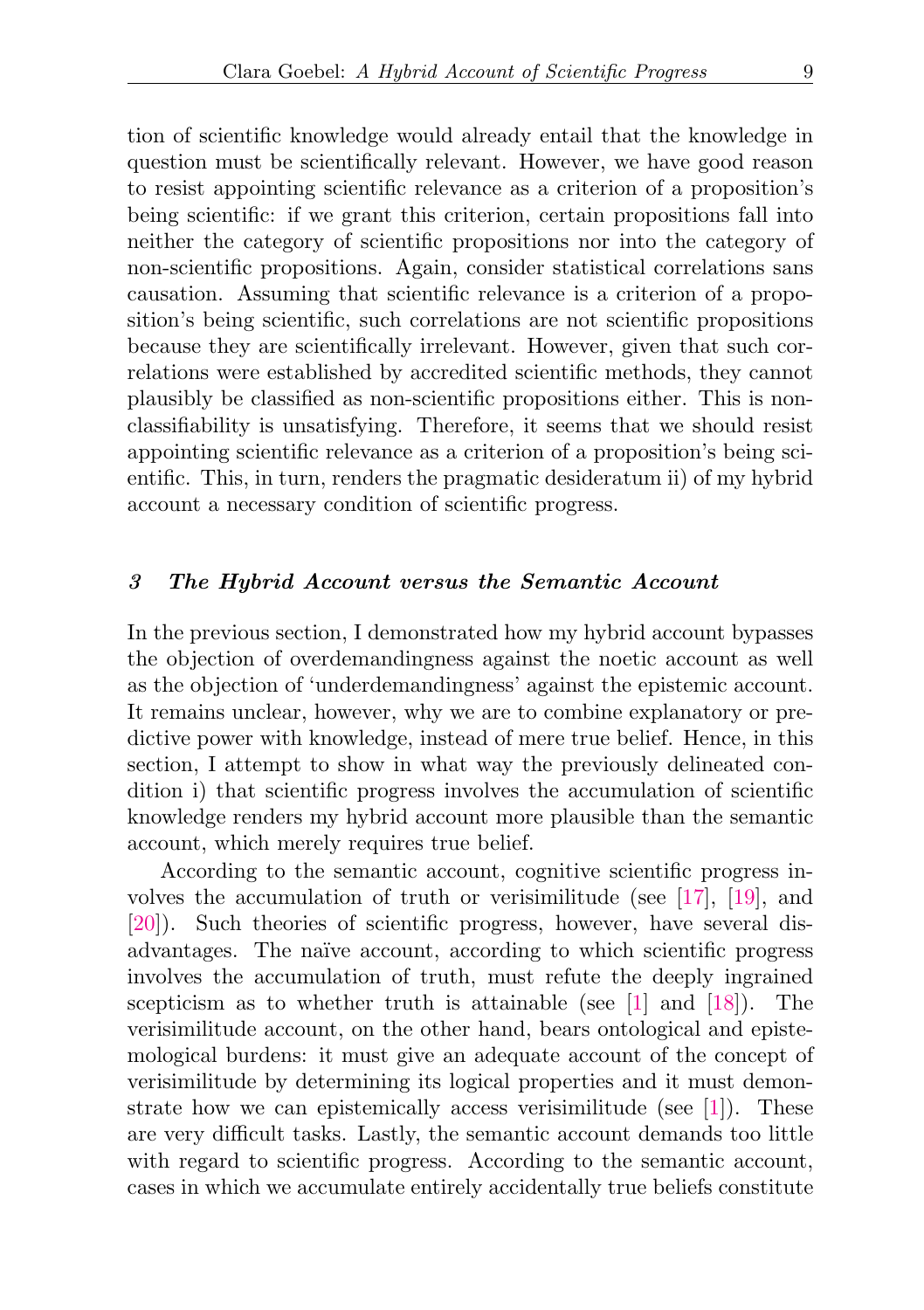scientific progress. For example, in the 4th century B.C., Aristarchus of Samos proposed a heliocentric model of the universe. Aristarchus' model, albeit an accurate representation of the world, relied on faulty measurements, was at odds with the sensualistic evidence available at his time, and could not be confirmed through the observation of a stellar parallax until 1838 A.D. It was a true, yet unjustified belief. In this light, it seems doubtful that the acceptance of Aristarchus' heliocentric model at this time would have constituted scientific progress. According to the semantic account, however, such cases must constitute scientific progress because they involve an accumulation of truth or verisimilitude. In order to avoid this counterintuitive implication of the semantic account, when we attempt to identify scientific progress, we must adopt a criterion which precludes accidentally true beliefs from constituting scientific progress. The requirement that scientific progress involves the accumulation of knowledge fulfils this desideratum given that knowledge entails justification<sup>[5](#page-12-4)</sup>. Therefore, when we attempt to identify scientific progress, we might plausibly adopt the criterion of the accumulation of knowledge, as does my hybrid account.

# <span id="page-9-1"></span><span id="page-9-0"></span>4 Preserving Plausible Implications and Features of the Noetic Account

Finally, I shall discuss how the criterion of explanatorily or predictively powerful knowledge enables us to preserve plausible features and implications of the noetic account, namely that all instances of genuine scientific understanding constitute scientific progress, that we have good reason to favour idealised, elegant, and simple theories, and that, perhaps, understanding is epistemically more valuable than knowledge.

Due to the criterion of knowledge, my hybrid account (and the epistemic account) can account for all instances of scientific understanding as contributions to scientific progress, even such cases in which our understanding does not rely on a (justified) true belief, but rather on the assumed truth of some proposition or some set of axioms from which we can derive explanatorily or predictively powerful theories. According to my hybrid account (and the epistemic account), such cases are framed as hypothetical knowledge: 'If some proposition  $p$  is true, then  $p$  explains some set of observables  $O'$ . Or, similarly: 'If some proposition  $p$  is true, then  $p$  predicts some set of events E'. As an example, consider Albert Einstein's explanation of Brownian motion in terms of the kinetic theory of heat (see [\[4\]](#page-13-2)). Einstein did not have the epistemic justification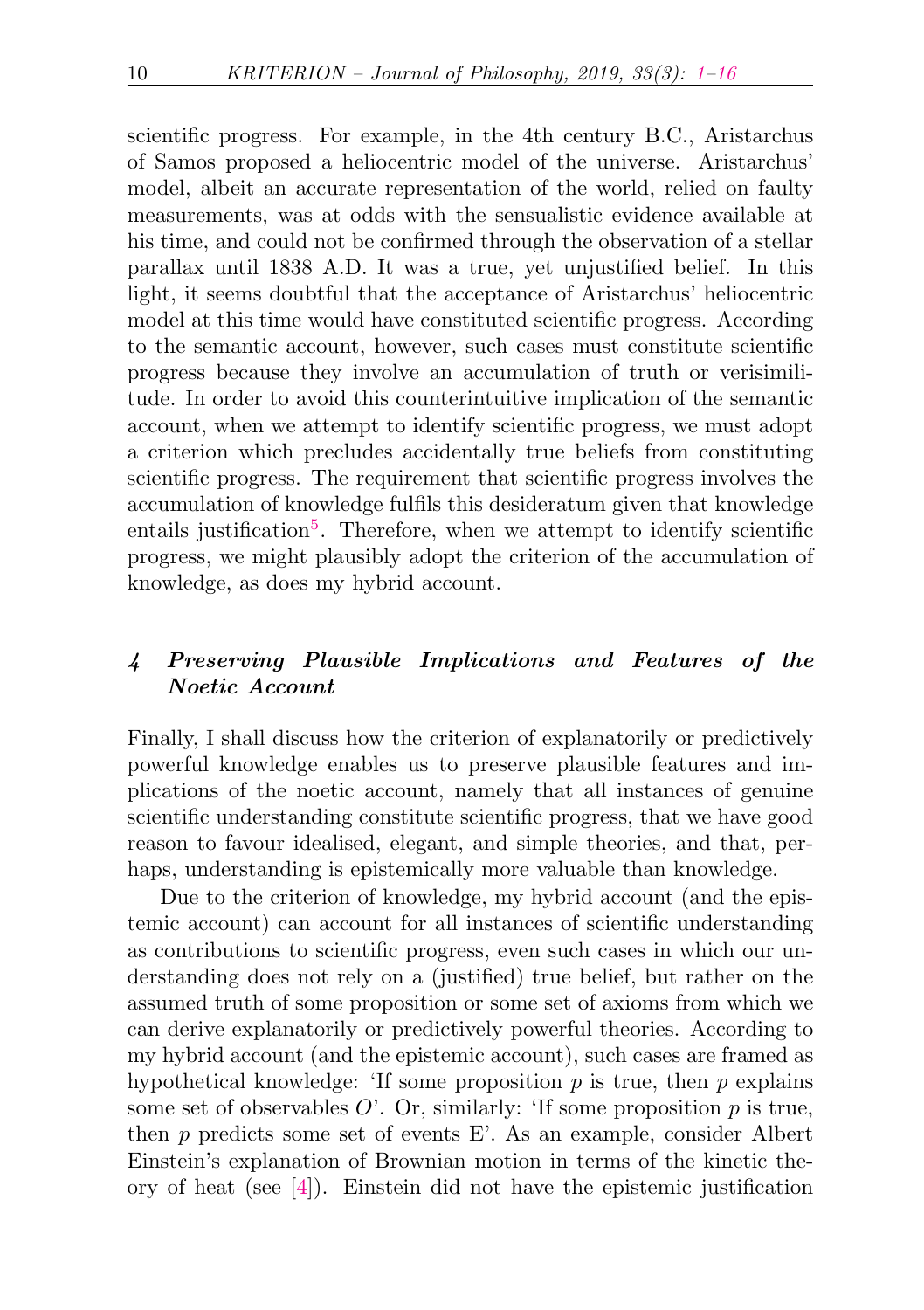in order to know that Brownian motion and the kinetic theory of heat did, in fact, obtain. Hence, the explanandum and explanans were not objects of his knowledge. Nonetheless, Einstein succeeded in demonstrating how Brownian motion is explained through the kinetic theory of heat. Intuitively, this achievement constitutes scientific progress. My hybrid account (and the epistemic account) can account for our intuition: Einstein assumed the accuracy of Brownian motion and the kinetic theory of heat and, based on this supposition, demonstrated how Brownian motion is explained in terms of the kinetic theory of heat. He, thus, possessed hypothetical knowledge.

In other instances of hypothetical knowledge, however, only my hybrid account retains plausibility, whereas the epistemic account does not. Consider Nicole d'Oresme's belief that hot goat's blood splits diamonds (see [\[1\]](#page-13-1), [\[4\]](#page-13-2)). Suppose Oresme had developed a theory which, if true, explains why hot goat's blood splits diamonds. Like Einstein, Oresme did not have the epistemic justification in order to know whether his theory does, in fact, obtain. Nonetheless, based on the supposition that his theory does obtain, Oreseme would have succeeded in explaining why hot goat's blood splits diamonds. Intuitively, this achievement does not constitute scientific progress. According to the epistemic account, however, if we are willing to grant Einstein scientific progress in his explanation of Brownian motion, Oresme's theory must equally constitute scientific progress because both of these cases are instances of hypothetical knowledge. In contrast to the epistemic account, my hybrid account can account for our intuition that Oresme's achievement does not constitute scientific progress: Oresme's theory was neither explanatorily nor predictively powerful. In order for a theory to possess explanatory power with regard to certain phenomena, these phenomena must be real. There cannot be explanatory power with regard to merely imaginary phenomena because, then, there is nothing to actually explain (even if we might hypothetically explain the imaginary phenomena). Similarly, in order for a theory to possess predictive power, it must enable predictions regarding the occurrence of some real event, whereby these predictions hold true in actuality (as opposed to enabling predictions regarding the occurrence of some imaginary event, whereby these predictions hold true merely hypothetically). Given that we have made no observations that hot goat's blood does, in fact, split diamonds and that we have no reason to expect it will do so prospectively, Oresme's theory is not explanatorily or predictively powerful and, thus, fails to fulfil the pragmatic desideratum ii) of my hybrid account. Therefore, according to my hybrid account,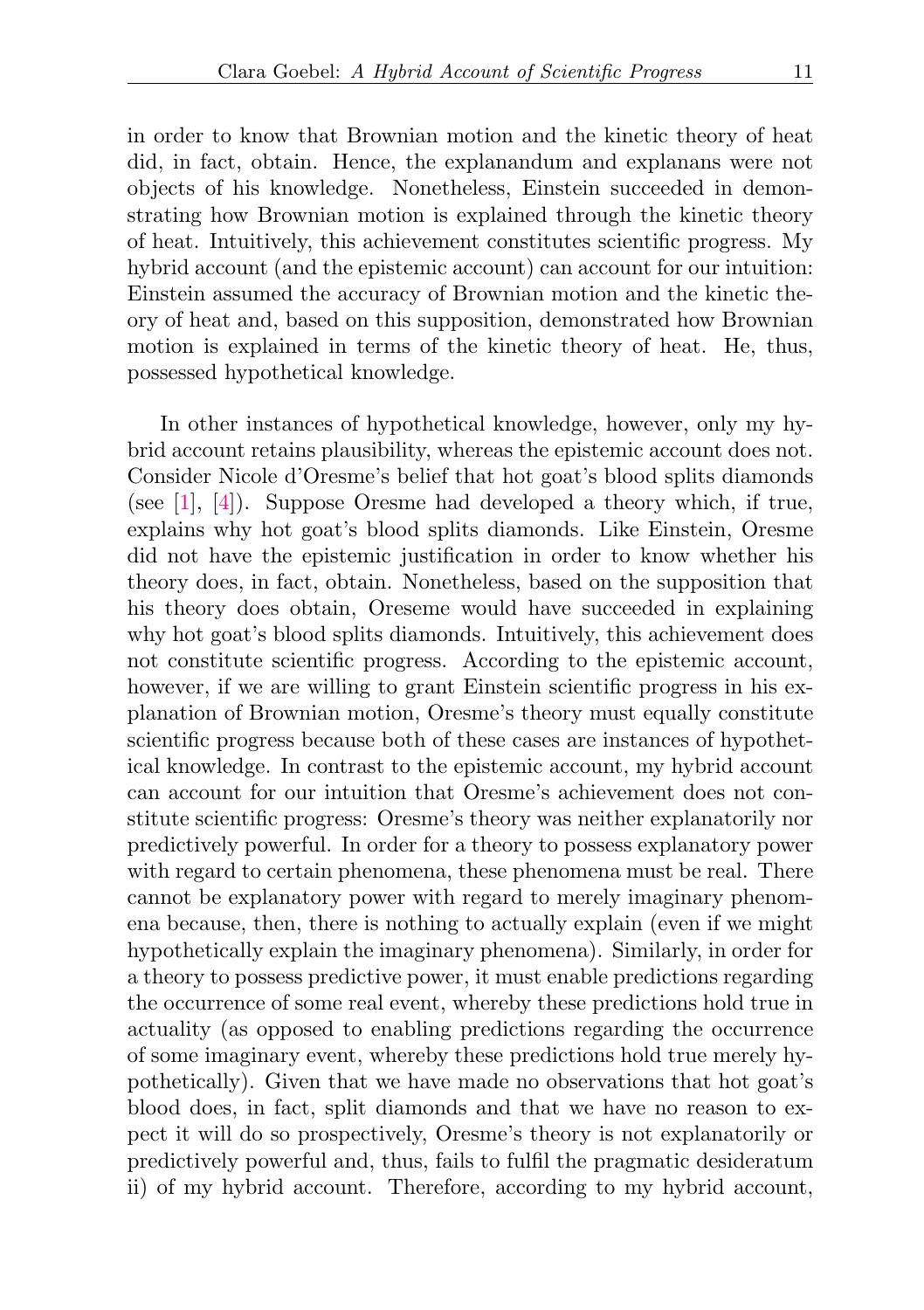Oresme's achievement does not constitute scientific progress. I hope to have shown that, whereas the epistemic account fails to give an accurate verdict in the latter example, my hybrid account gives an accurate verdict in both examples. My hybrid account enables us to account for all instances of genuine scientific understanding as contributions to scientific progress by means of the epistemic desideratum i), whilst ruling out instances of hypothetical knowledge without explanatory or predictive power by means of the pragmatic desideratum ii).

Another plausible feature of the noetic account is its ability to account for considerations regarding idealisations which facilitate scientific explanation and prediction, pragmatic virtues, such as the elegance or simplicity of a theory, and the value of understanding as opposed to the value of knowledge. It seems to me that, in virtue of the pragmatic desideratum ii), my hybrid account can make sense of the appeal of idealised, elegant, and simple theories: Idealised, elegant, and simple theories facilitate it for us to grasp their explanatory and predictive power. Moreover, if we adopt an account of the rate of scientific progress according to which the degree of scientific progress hinges upon the degree of explanatory or predictive power, this would parallel the recently popular stance that understanding may have greater epistemic value than  $\rm knowledge^6.$  $\rm knowledge^6.$  $\rm knowledge^6.$ 

### <span id="page-11-0"></span>Conclusion

In this paper, I have set forth a hybrid account of scientific progress, according to which the accumulation of explanatorily or predictively powerful scientific knowledge constitutes scientific progress. My account is motivated by the deficits of the semantic, epistemic, and noetic account. I have not, however, compared my account to any antirealist functionalist-internalist accounts. Furthermore, some open questions remain. For example, given my hybrid account, how precisely can we account for the rate of scientific progress and how might we quantify the degree of explanatory power, predictive power, and understanding? What constitutes scientific stagnation and scientific regress? How does my hybrid account translate into an account of the aim of science? Such enterprises and questions must be tackled in another paper.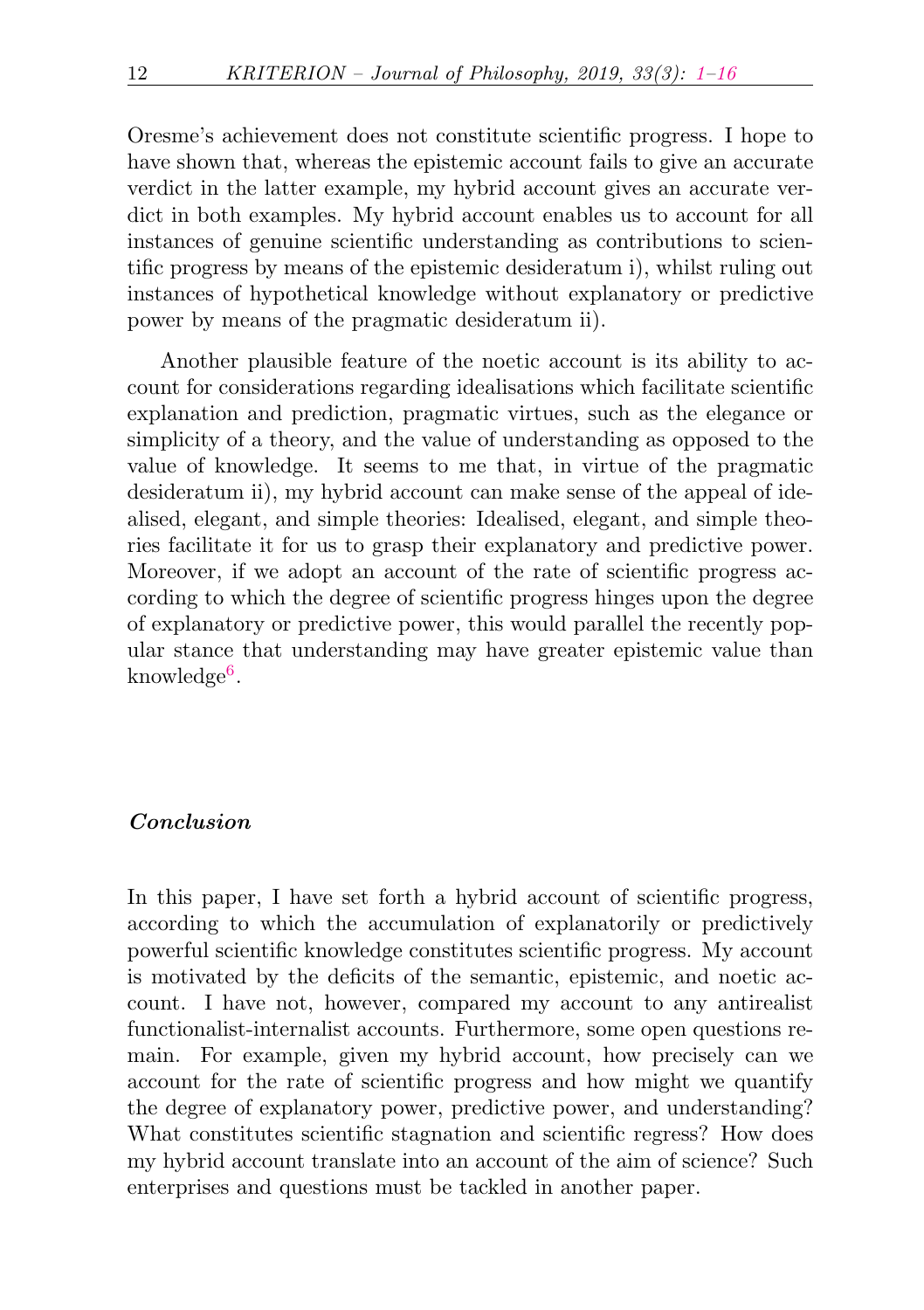#### Acknowledgements

This article benefitted considerably from discussion with Alexander Bird and the postgraduate students of the Philosophy of Science seminar at King's College London. Moreover, I would like to thank the anonymous reviewers and editors of Kriterion for their helpful suggestions and careful reading.

### **Notes**

- <span id="page-12-0"></span>[1](#page-2-1) It is important to note that, whereas the discovery of novel entities has explanatory power and satisfies our curiosity about the world, the observation of familiar entities does not: When we observe an uncharted entity, this seems to demand an explanation and evokes our curiosity. The explanation for our observation is typically provided by accepting the existence of a novel entity. In contrast, when we observe a familiar entity, this does not seem to demand an explanation or to evoke our curiosity. Accepting the existence of a familiar entity at a certain time and location does not explain or even go beyond our observation, but is precisely what our observation consists in. As an example, whereas the observation of the previously unknown dermophis donaldtrumpi in Panama in 2018 constitutes scientific progress, the observation of a brown-throated sloth in Panama in 2018 does not.
- <span id="page-12-1"></span>[2](#page-5-1) Here, it is important to note that there is a distinction between approximate and idealised knowledge. Whereas approximate knowledge mathematically approximates reality, idealised knowledge distorts reality by abstracting from certain unpertinent aspects of reality in order to make it more tractable. Whereas mathematically accurate knowledge is typically preferable to mathematically approximate knowledge, it is not clear that the same holds of idealised and non-idealised knowledge. We might be tempted to say that because idealised knowledge reveals important explanatory factors, whereas non-idealised knowledge potentially obscures these factors, idealised knowledge displays greater explanatory power than non-idealised knowledge. This view, however, is not convincing. Whereas it is certainly true that idealised knowledge facilitates our psychological grasping of the explanatory factors, this does not mean that idealised knowledge provides greater explanatory power than non-idealised knowledge.
- <span id="page-12-2"></span>[3](#page-5-2) Beyond that, see [\[3\]](#page-13-6), [\[8\]](#page-13-7), [\[9\]](#page-14-7), [\[11\]](#page-14-10), and [\[26\]](#page-15-2) for a factive account of understanding.
- <span id="page-12-3"></span>[4](#page-5-3) Beyond that, see [\[6\]](#page-13-8), [\[13\]](#page-14-6), [\[14\]](#page-14-11), [\[21\]](#page-14-12), [\[22\]](#page-14-13), [\[24\]](#page-15-1), [\[25\]](#page-15-3), [\[27\]](#page-15-4), and [\[28\]](#page-15-5) for a quasi-factive account of understanding.
- <span id="page-12-4"></span>[5](#page-9-1) It is important to note that, whilst justification is necessary for scientific progress, it is not sufficient according to both my hybrid account and the epistemic account. The reason for this lies in the fact that justification is not epistemically valuable in the way that knowledge is: whereas knowledge secures a valuable epistemic outcome, i.e. truth, justification cannot reliably do so (see [\[2\]](#page-13-5)).
- <span id="page-12-5"></span>[6](#page-11-0) For example, see [\[6\]](#page-13-8), [\[9\]](#page-14-7), [\[13\]](#page-14-6), [\[14\]](#page-14-11), [\[21\]](#page-14-12), and [\[22\]](#page-14-13).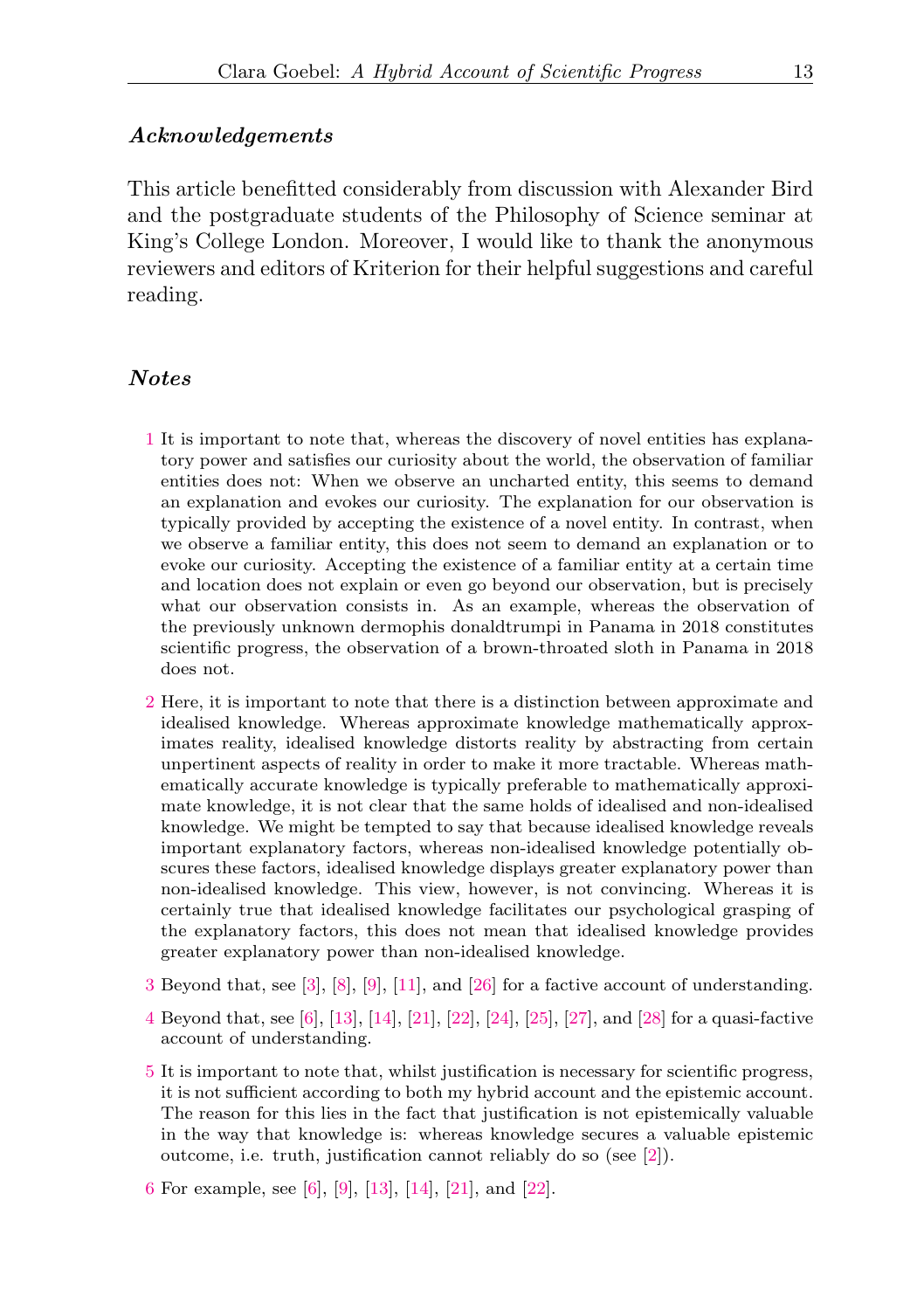Clara Goebel King's College London Philosophy Department Strand London WC2R 2LS, UK [<clara.goebel@kcl.ac.uk>](mailto:clara.goebel@kcl.ac.uk)

#### <span id="page-13-0"></span>References

- <span id="page-13-1"></span>[1] Bird, Alexander. "What is Scientific Progress?". In: Noûs 41 (2007), pp. 64-89.
- <span id="page-13-5"></span>[2] Bird, Alexander. "Scientific Progress as Accumulation of Knowledge: A Reply to Rowbottom". In: Studies in History and Philosophy of Science Part A 39 (2008), pp. 279-281.
- <span id="page-13-6"></span>[3] Brogaard, Berit. "Anti-realism, Theism, and the Conditional Fal- $\text{lacy}^{**}$ . In: Noûs 39 (2005), pp. 123-139.
- <span id="page-13-2"></span>[4] Dellsén, Finnur. "Scientific Progress: Knowledge Versus Understanding". In: Studies in History and Philosophy of Science 56 (2016), pp. 72-83.
- <span id="page-13-4"></span>[5] Dellsén, Finnur. "Scientific Progress: Four Accounts". In: Philosophy Compass 13 (2018), pp. 1-10.
- <span id="page-13-8"></span>[6] Elgin, Catherine. "Understanding and the Facts". In: Philosophical Studies 132 (2007), pp. 33-42.
- <span id="page-13-3"></span>[7] Foster, Marguerite & Martin, Michael. Probability, Confirmation, and Simplicity : Readings in the Philosophy of Inductive Logic. New York: Odyssey Press, 1966.
- <span id="page-13-7"></span>[8] Grimm, Stephen. "Is Understanding A Species Of Knowledge?" In: The British Journal for the Philosophy of Science 57 (2006), pp. 515-535.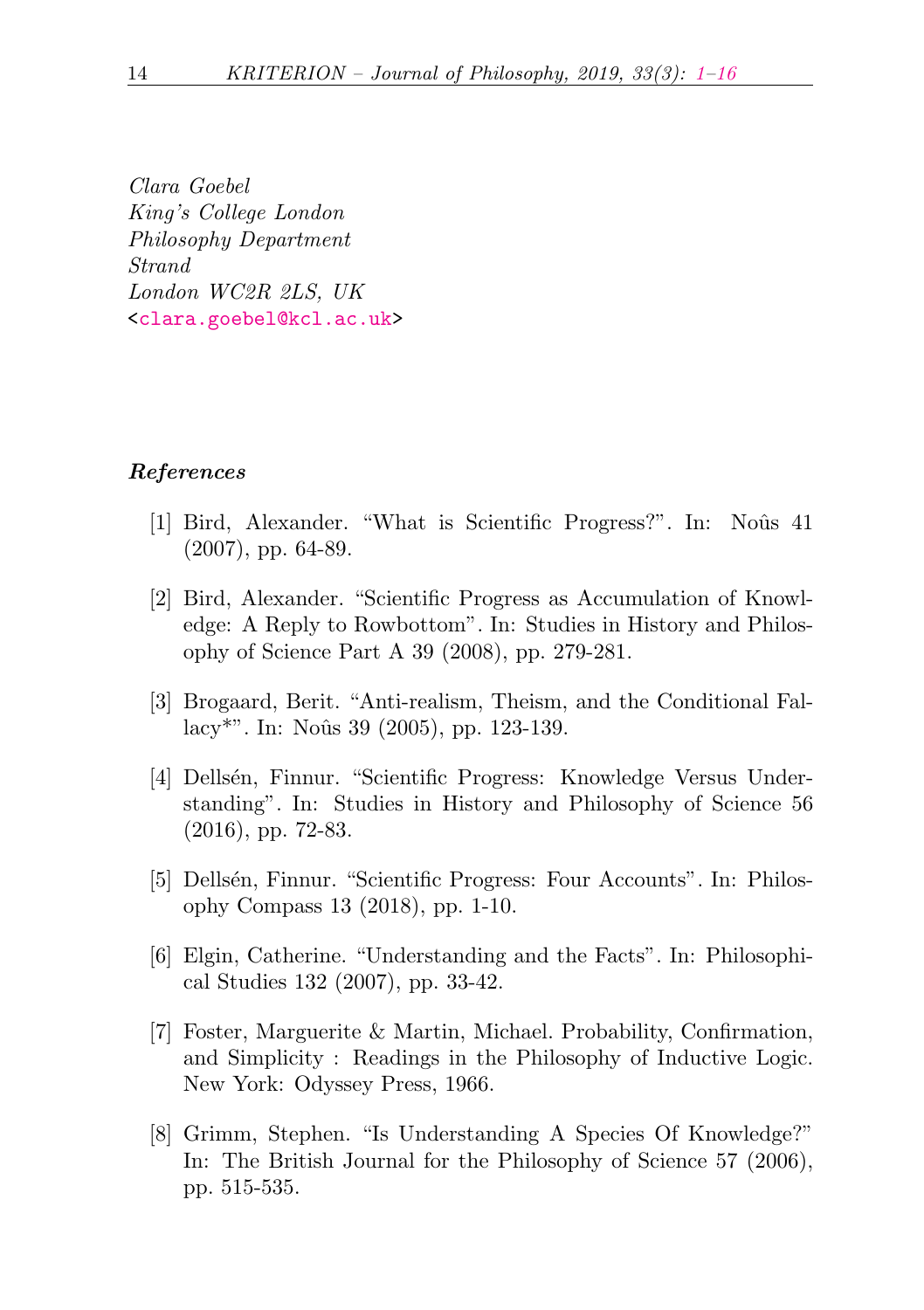- <span id="page-14-7"></span>[9] Grimm, Stephen. "Understanding". In: The Routledge Companion to Epistemology. Ed. by Duncan Pritchard & Sven Berneker. 2011, pp. 84-94.
- <span id="page-14-2"></span>[10] Kitcher, Philip. "Explanatory Unification and the Causal Structure of the World". In: Scientific Explanation. Ed. by Philip Kitcher & Wesley Salmon. 1989, pp. 410-505.
- <span id="page-14-10"></span>[11] Kitcher, Philip. "Scientific Knowledge". In: The Oxford Handbook of Epistemology. Ed. by Paul Moser. 2002, pp. 385-408.
- <span id="page-14-4"></span>[12] Kuhn, Thomas. The Structure of Scientific Revolutions (2nd ed.). Chicago: University of Chicago Press, 1970.
- <span id="page-14-6"></span>[13] Kvanvig, Jonathan. The Value of Knowledge and the Pursuit of Understanding. Cambridge: Cambridge University Press, 2003.
- <span id="page-14-11"></span>[14] Kvanvig, Jonathan. "The Value of Understanding". In: Epistemic Value. Ed. by Adrian Haddock & Alan Millar & Duncan Pritchard. 2009, pp. 95-112.
- <span id="page-14-3"></span>[15] Lakatos, Imre. "Science and Pseudoscience". In: Conceptus 8 (1974), pp. 5-9.
- <span id="page-14-5"></span>[16] Laudan, Larry. "A Confutation of Convergent Realism". In: Philosophy of Science 48 (1981), pp. 19-49.
- <span id="page-14-0"></span>[17] Niiniluoto, Ilkka. "Scientific Progress". In: Synthese 45 (1980), pp. 427-462.
- <span id="page-14-9"></span>[18] Niiniluoto, Ilkka. "Verisimilitude: The Third Period". In: The British Journal for the Philosophy of Science 49 (1998), pp. 1-29.
- <span id="page-14-1"></span>[19] Niiniluoto, Ilkka. "Scientific Progress as Increasing Verisimilitude". In: Studies in History and Philosophy of Science Part A 46 (2014), pp. 73-77.
- <span id="page-14-8"></span>[20] Popper, Karl. Conjectures and Refutations: The Growth of Scientific Knowledge. New York: Routledge, 1963.
- <span id="page-14-12"></span>[21] Pritchard, Duncan. "Knowledge, Understanding and Epistemic Value". In: Royal Institute of Philosophy Supplement 64 (2009), pp. 19-43.
- <span id="page-14-13"></span>[22] Pritchard, Duncan. The Nature and Value of Knowledge : Three Investigations. Oxford: Oxford University Press, 2010.